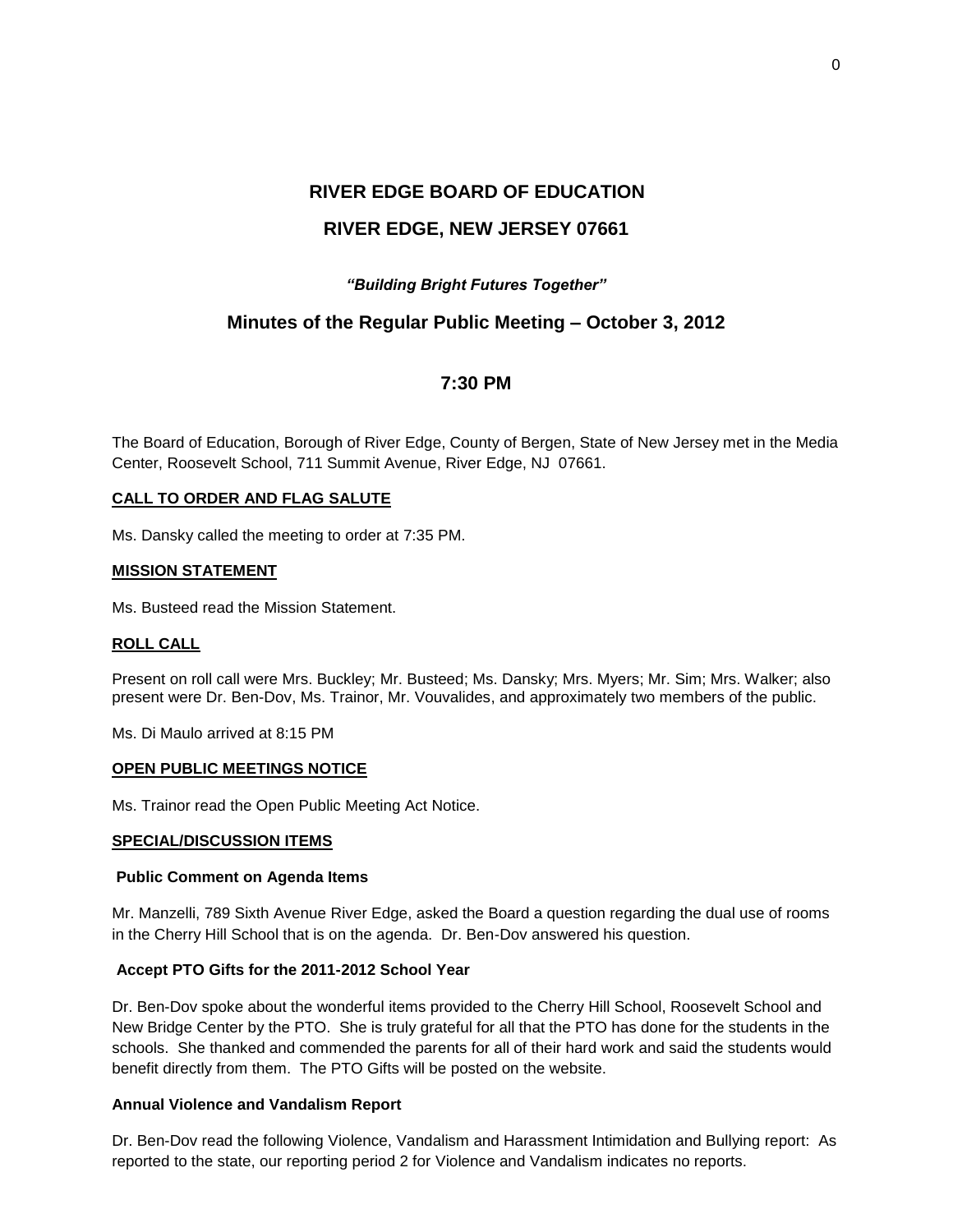Harassment Intimidation and Bullying indicates one report. On January 27, 2012 a verbal HIB incident occurred and was reported as a possible HIB Incident. An investigation was conducted and according to protocol it was concluded that the incident was not ruled an HIB Incident.

In the late summer, the Student Code of Conduct was revised for greater clarity. It was reviewed and communicated to staff and students in September and is on our website.

The Commissioner of Education about Violence, Vandalism and Substance Abuse had a memo that stated the total number of incidents reported by districts increased 50.4 percent and increase of 8,753 incidents form 17,386 in 2010-2011 to 26,139 in 2011-2012. This is directly related to the new law.

## **2013-2014 School Calendar Discussion**

Dr. Ben-Dov proposed two drafts of the 2013-2014 school calendars to the Board members. A discussion took place regarding the February Winter Recess. One draft offers the School Calendar with February Winter Recess for one week and other draft offers the School Calendar with February Winter Recess for two days. It will be further discussed at the Tri-District meeting held on October 18, 2012.

## **REPORTS**

## **SUPERINTENDENT**

Dr. Ben-Dov reported on the following:

- ESL evening was on Tuesday, October 2, 2012. Approximately 40 people attended. Ms. Schnee and Ms. Kim held a presentation on social English and academic English. There has been tremendous growth to the ESL program.
- Dr. Ben-Dov would like to appoint a .4 teacher for ESL due to the growth of the program.
- Our monitoring date for QSAC is Wednesday, December 12, 2012. All forms need to be signed and handed in by Thursday, November 15, 2012. On Friday, October 5, 2012 there will be a full QSAC committee meeting. The Program and Instruction portion is the largest and will require much work and documentation. A lot of work has been done with the implantation of the Common Core Curriculum Standards and it is being documented.
- Dr. Ben-Dov reported on the update of the Evaluation System and the New Tenure System. On Tuesday, October 30, 2012 Tri-district will choose a system. On Monday, October 1, 2012 there was a legislative update meeting. They discussed some of the new tenure laws that were signed into effect on August 6, 2012. Some highlights of the meeting are tenure teachers with two ineffective years mandate that the superintendent file tenure charges. Non tenured teachers who started their work after August 6, 2012 have four years to do it. New teachers to the district have to be mentored.
- We do not qualify for Race to the Top Grant
- There will be a Professional Development afternoon held on Monday, October 8, 2012
- Dr. Ben Dov said C.R.E.A.T.E. (Children of River Edge in Academically Talented Education) is a complex system and has a rich program. It will be implemented starting in the second part of October.
- $\bullet$   $2^{nd}$  Cup of Coffee was held on Tuesday, October 2, 2012. It was well attended.
- NJ ASK results will be presented to the public at the October  $17<sup>th</sup>$  Board Meeting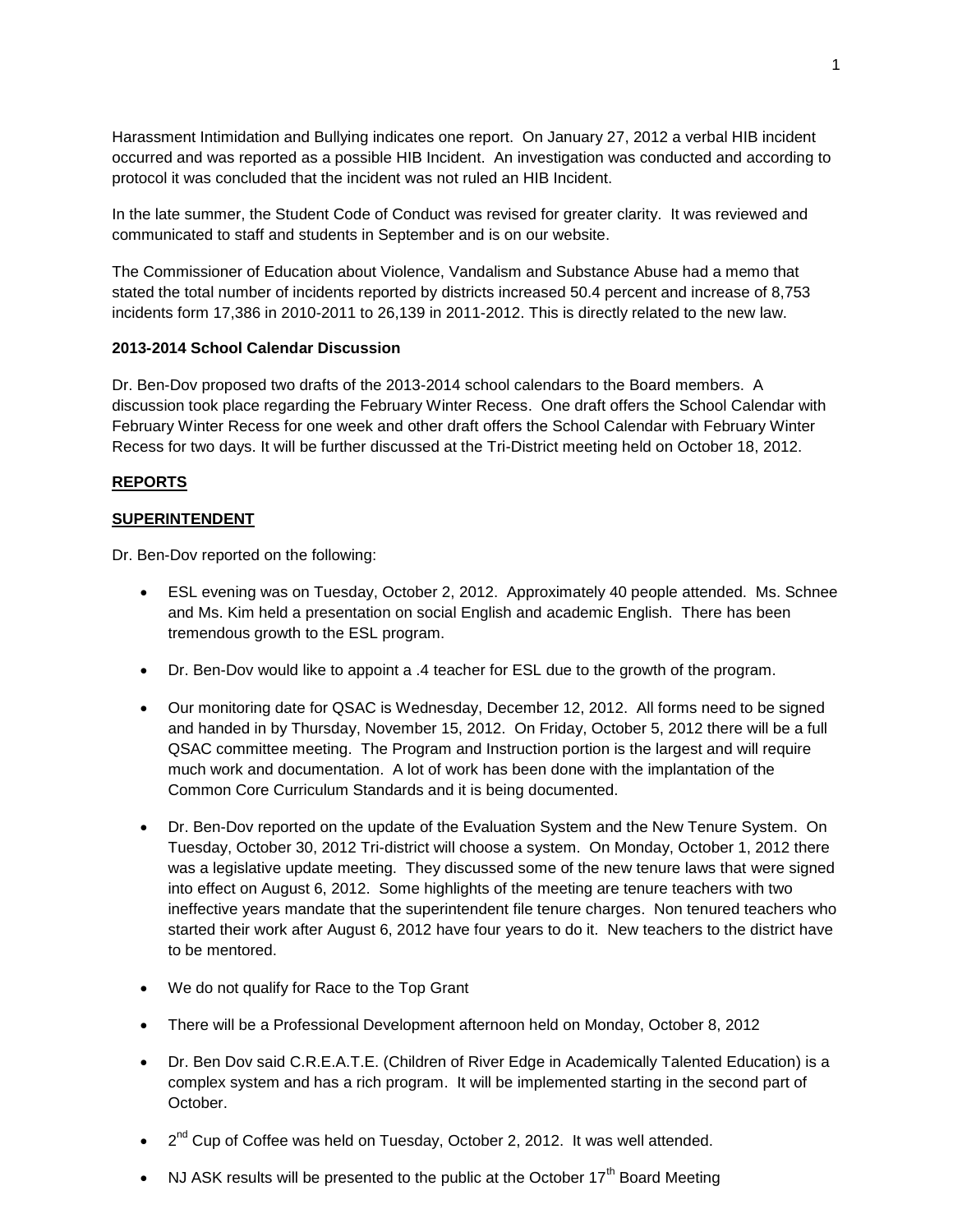- There were some nice publicity about our district in the Towns News and the Bergen Record recently.
- School Visitation Day was held on Wednesday, October 3, 2012
- Respect week is from October 1 October 5, 2012

## **PRINCIPAL**

Tony Vouvalides reported on the following:

- Back to School Night was Thursday, September 20, 2012 and it was well attended
- Ms. Fleming and Ms. Rosenzweig hosted a meeting for Librarians across the county to share ideas and talk. Approximately 32 Librarians attended this meeting.
- Parent Visitation was on October 3, 2012 and there was positive feedback from it. One hundred and fifty three people attended.
- Respect week is from October 1 October 5, 2012
- There will be a Fire Department assembly this month in honor of Fire Prevention Month. Two ways out is the theme.
- On Wednesday, October 17, 2012 both Cherry Hill and Roosevelt will get voting machines in the schools and the children can vote for a Presidential Candidate. Mr. Vouvalides is very excited about this.
- There will be a Halloween Fund Raiser in memory of Emma Rabinowitz
- There will be an upgrade to the weather station. We will be able to study the weather in-depth and online.
- Greatschools.org is a website where you get a synopsis of different schools. Both Cherry Hill and Roosevelt schools received great feedback from parents on the website.

## **BOARD SECRETARY**

Ms. Trainor had nothing to report on

## **PRESIDENT**

Ms. Di Maulo reported on the following:

- Ms. Di Maulo stated we need to add another Board Meeting in November. The Board Members decided to add a meeting on Wednesday, November 7, 2012.
- Ms. Di Maulo is inviting the new field service Representative from New Jersey School Boards Association to the November  $7<sup>th</sup>$  board meeting to introduce himself.

## **COMMITTEES**

 Ms. Dansky reported there will be a Delegate Assembly on Saturday, November 17, 2012. Sheli Dansky or Wendy Walker will attend.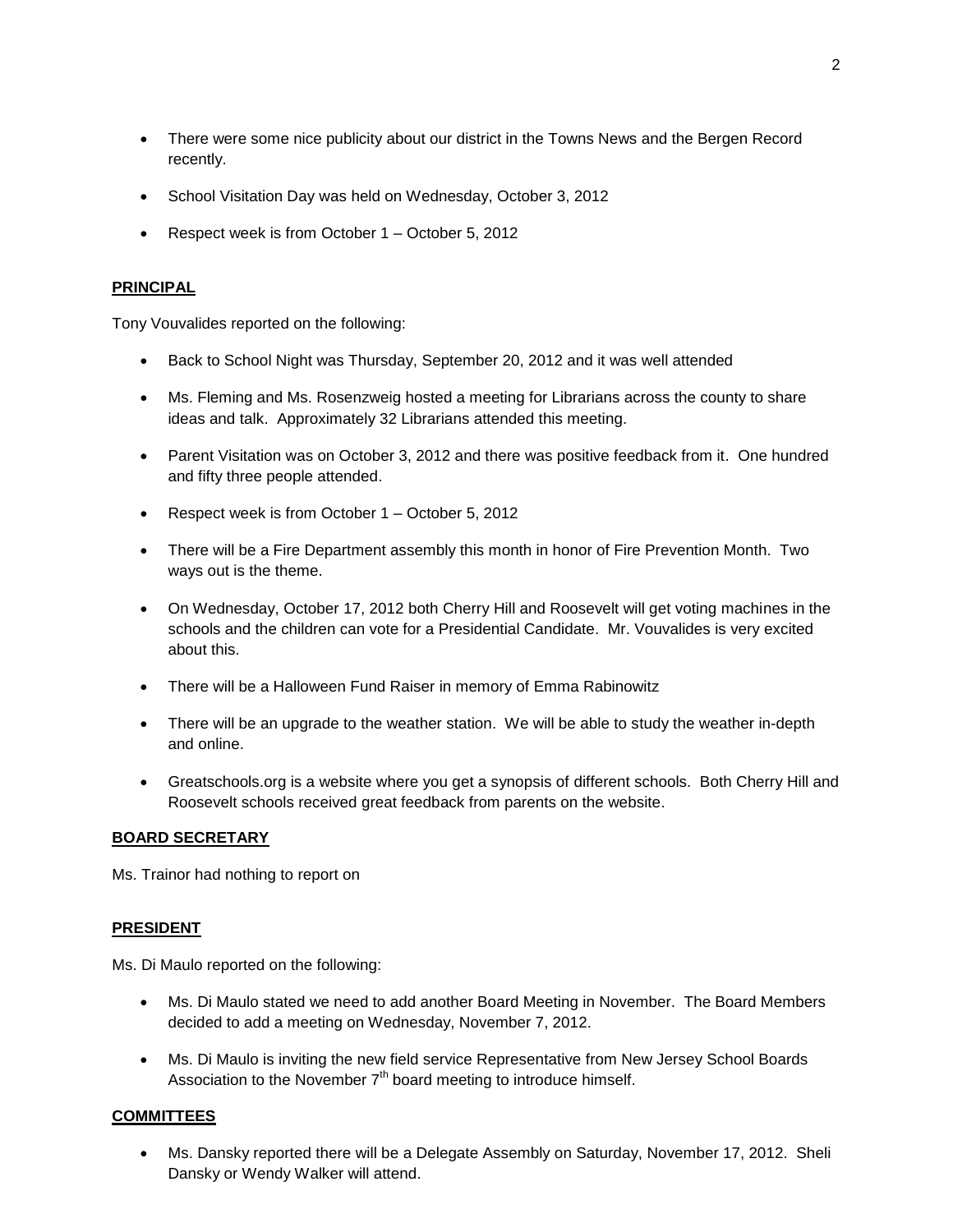Ms. Walker stated the Building and Grounds Committee met on Tuesday, October 2, 2012. They discussed the Capital Reserve Funds and upcoming building maintenance projects.

#### **MOTIONS TO BE ACTED UPON**

## **ADMINISTRATION/POLICY**

Motion by Ms. Walker

Seconded by Mr. Busteed

that the Board of Education approve the minutes of the September 19, 2012 Board Meeting.

Ayes: Mrs. Buckley, Mr. Busteed, Ms. Di Maulo, Mrs. Myers, Mr. Sim, Ms. Walker

Nays: None

Abstained: Ms. Dansky

Motion by Mr. Busteed

Seconded by Mrs. Buckley

that the Board of Education approves the staff development training as per the schedules for October 2012 including relevant mileage reimbursement. (Addendum)

Ayes: Mrs. Buckley, Mr. Busteed, Ms. Dansky, Ms. Di Maulo, Mrs. Myers, Mr. Sim, Ms. Walker

Nays: None

Motion by Mrs. Buckley

Seconded by Mr. Sim

that the Board of Education approve Wendy Walker, River Edge Board Member, to attend the NJSBA Fall Conference, October 23-25, 2012.

Ayes: Mrs. Buckley, Mr. Busteed, Ms. Dansky, Ms. Di Maulo, Mrs. Myers, Mr. Sim,

Nays: None

Abstained: Ms. Walker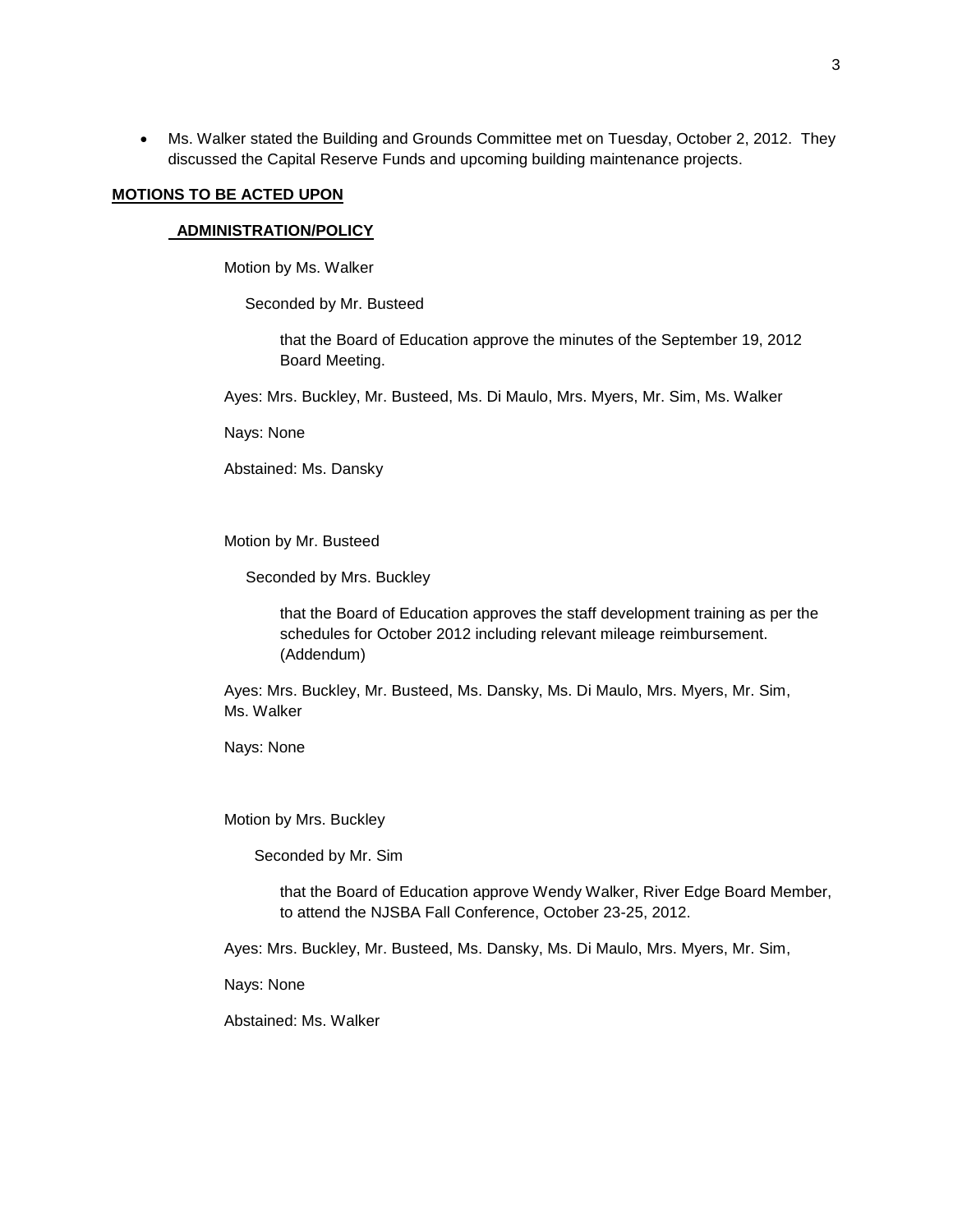Motion by Mr. Sim

Seconded by Ms. Dansky

that the Board of Education approve Mary Kay Buckley, River Edge Board Member, to attend the NJSBA Fall Conference, October 23-25, 2012.

Ayes: Mr. Busteed, Ms. Dansky, Ms. Di Maulo, Mrs. Myers, Mr. Sim, Ms. Walker

Nays: None

Abstained: Mrs. Buckley

Motion by Ms. Dansky

Seconded by Mrs. Myers

that the Board of Education approve Gyuchang Sim, River Edge Board Member, to attend the NJSBA Fall Conference, October 23-25, 2012.

Ayes: Mrs. Buckley, Mr. Busteed, Ms. Dansky, Ms. Di Maulo, Mrs. Myers, Ms. Walker

Nays: None

Abstained: Mr. Sim

Motion by Mrs. Myers

Seconded by Ms. Walker

that the Board of Education approve Paris Myers, River Edge Board Member, to attend the NJSBA Fall Conference, October 23-25, 2012.

Ayes: Mrs. Buckley, Mr. Busteed, Ms. Dansky, Ms. Di Maulo, Mr. Sim, Ms. Walker

Nays: None

Abstained: Mrs. Myers

Motion by Ms. Walker

Seconded by Mr. Busteed

that the Board of Education approve Sheli Dansky, River Edge Board Member, to attend the NJSBA Fall Conference, October 23-25, 2012.

Ayes: Mrs. Buckley, Mr. Busteed, Ms. Di Maulo, Mrs. Myers, Mr. Sim, Ms. Walker

Nays: None

Abstained: Ms. Dansky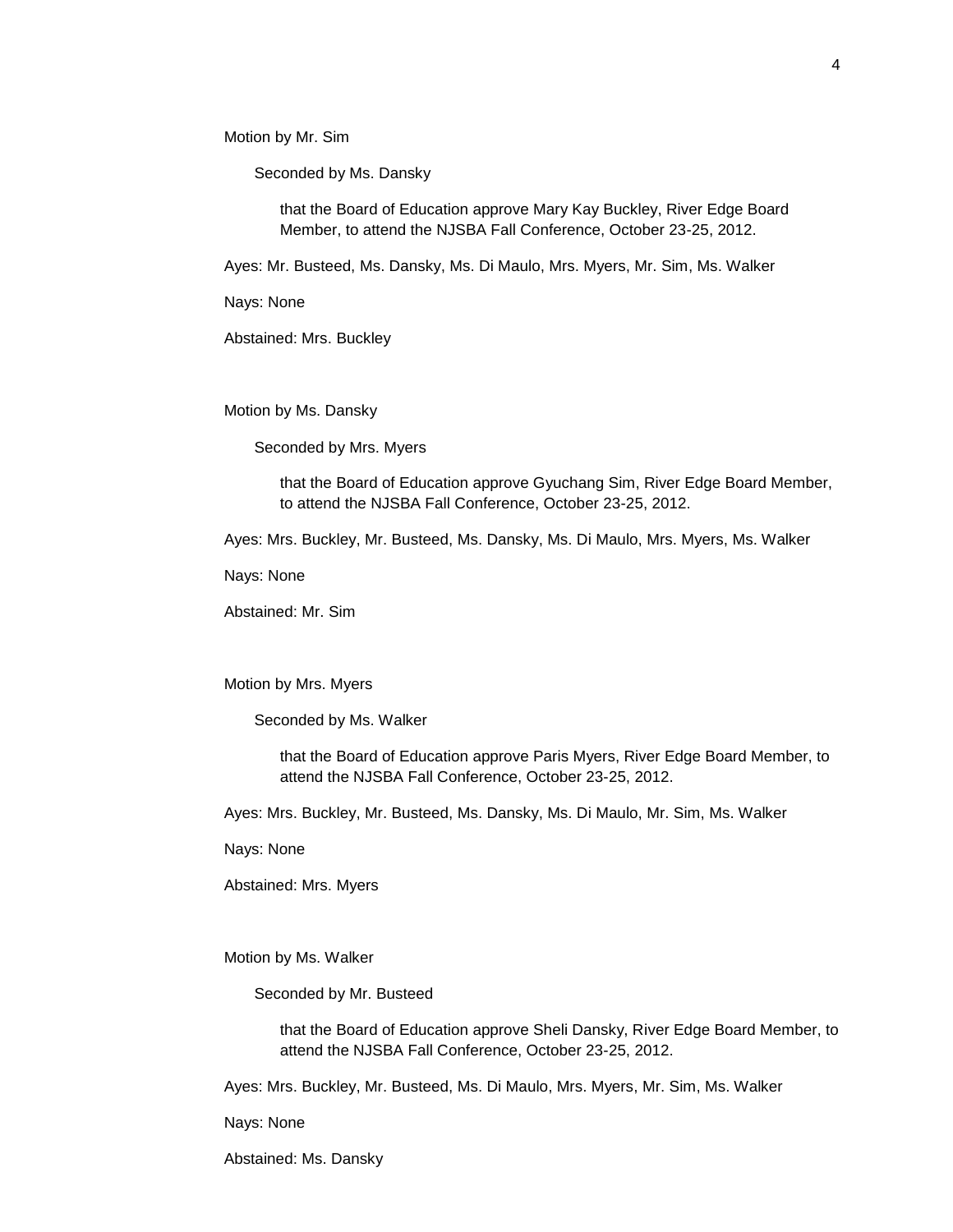Motion by Mr. Busteed

Seconded by Mrs. Buckley

that the Board of Education approve Colin Busteed, River Edge Board Member, to attend the NJSBA Fall Conference, October 23-25, 2012.

Ayes: Mrs. Buckley, Ms. Dansky, Ms. Di Maulo, Mrs. Myers, Mr. Sim, Ms. Walker

Nays: None

Abstained: Mr. Busteed

Motion by Mrs. Buckley

Seconded by Mr. Sim

that the Board of Education approve Tova Ben-Dov, Superintendent and Deborah Trainor, Business Administrator to attend NJSBA Fall Conference, October 23-25, 2012.

Ayes: Mrs. Buckley, Mr. Busteed, Ms. Dansky, Ms. Di Maulo, Mrs. Myers, Mr. Sim, Ms. Walker

Nays: None

Motion by Mr. Sim

Seconded by Ms. Dansky

WHEREAS, state of New Jersey N.J.S.A. 18A:37-29 mandates that a Week of Respect be observed beginning with the first Monday of October

WHEREAS, the River Edge Board of Education recognizes the importance of character education focusing on the prevention of Harassment, Intimidation, and Bullying as defined by N.J.S.A 18A:37-14

WHEREAS, the staff members of River Edge Schools are committed to providing age-appropriate education experiences for the River Edge students that promote respect for others and nurture an environment free if HIB

THEREFORE, the River Edge Board of Education establishes the week of October 1 - October 5, 2012 as a "Week of Respect."

Ayes: Mrs. Buckley, Mr. Busteed, Ms. Dansky, Ms. Di Maulo, Mrs. Myers, Mr. Sim, Ms. Walker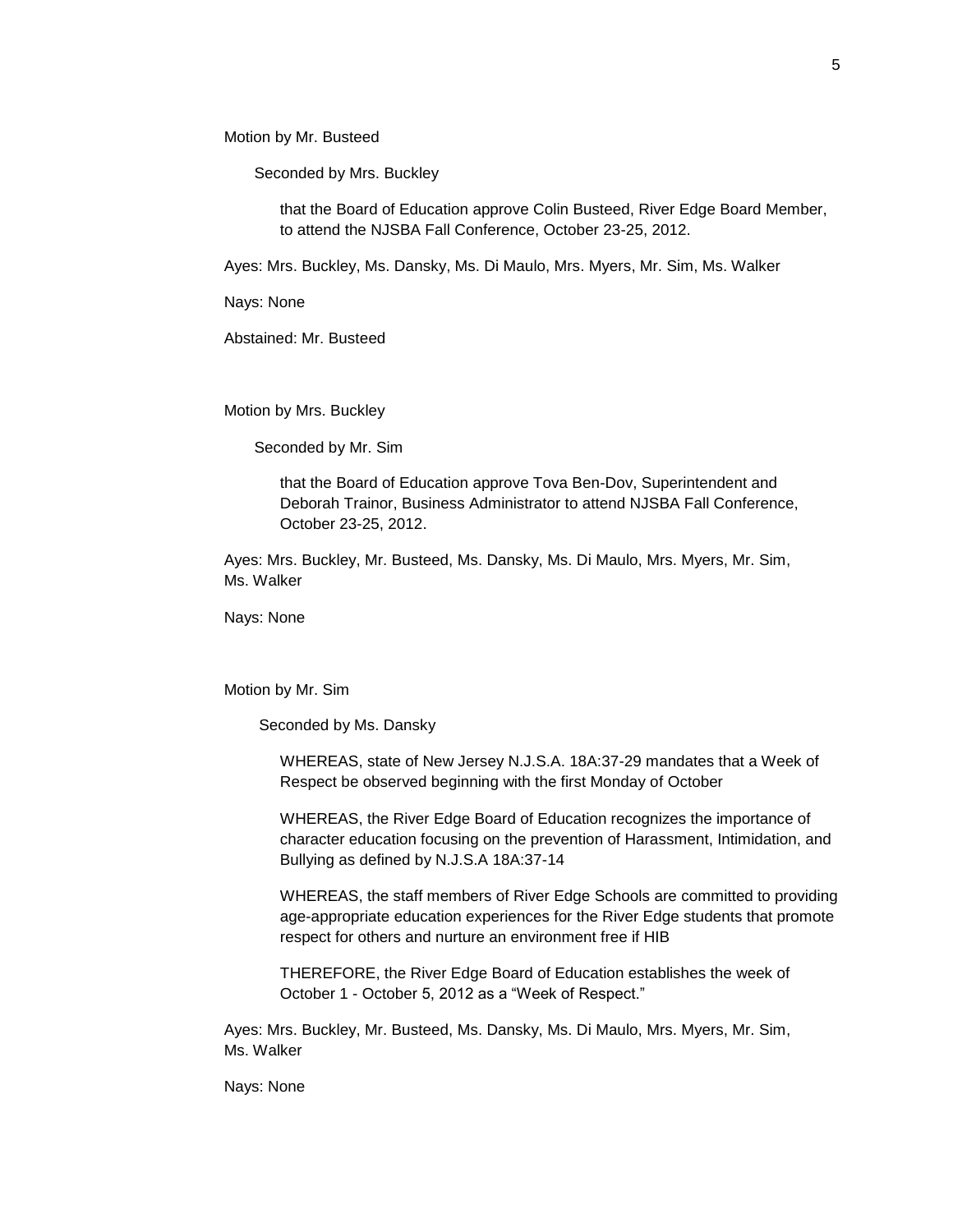Motion by Ms. Dansky

Seconded by Mrs. Myers

that the Board of Education approves the following emergency drills:

| School                    | <b>Dates</b>                                                        |
|---------------------------|---------------------------------------------------------------------|
| <b>Cherry Hill School</b> | September 7, 2012 Fire Drill<br>September 25, 2012 Evacuation Drill |
| Roosevelt School          | September 7, 2012 Fire Drill<br>September 19, 2012 Lock Down        |

that the Board of Education approves the following class trip:

| Date     | <b>School</b>      | Grade | <b>Destination</b>                     | <b>Cost to District</b> |
|----------|--------------------|-------|----------------------------------------|-------------------------|
| 10/18/12 | Roosevelt          | 3     | <b>Sterling Mine</b><br>Ogdensburg, NJ | \$869.00                |
| 10/25/12 | <b>Cherry Hill</b> | 3     | <b>Sterling Mine</b><br>Ogdensburg, NJ | \$1,012.00              |

that the Board of Education approve the revised 2012 Uniform State Memorandum of Agreement between River Edge Elementary Schools and River Edge Law Enforcement Officials for the 2012-2013 school year.

that the Board of Education approves for dual use of rooms 114, 130 and 131 in the Cherry Hill School for the 2012-2013 school year.

that the Board of Education approves the following change to the Mission Statement:

From

 curriculum and instruction are aligned with the New Jersey Core Curriculum Content Standards

To

 curriculum and instruction are aligned with the New Jersey Core Curriculum Content Standards and the Common Core State Standards

## **Curricula**

that the Board of Education approve for the 2012-2013 school year, all current curriculum guides that have been developed in accordance with New Jersey Core Curriculum Content Standards and Common Core Curriculum standards.

that the Board of Education approve the Professional Development Plan for 2012-2013. (Addendum)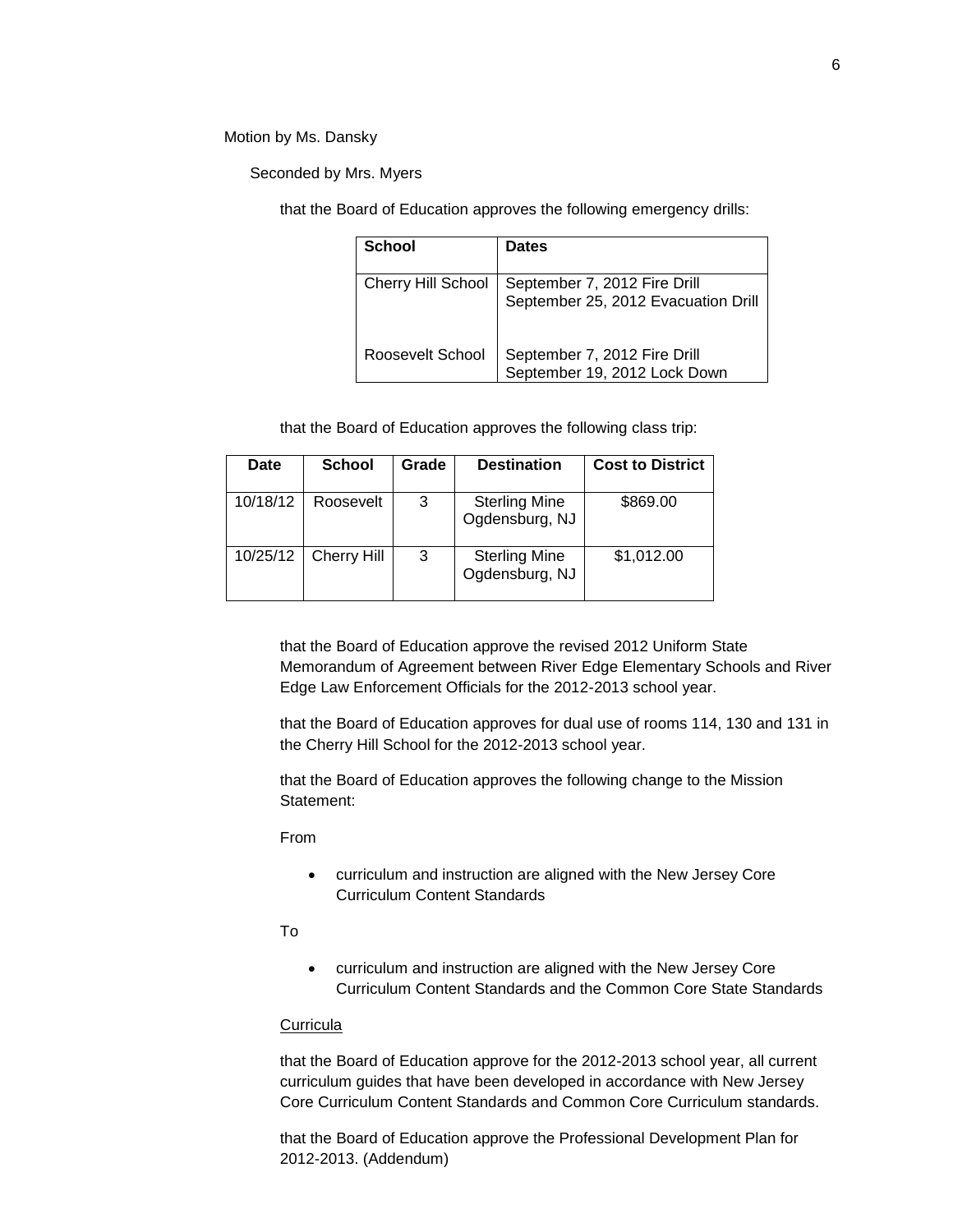Designation District Anti-Bullying Coordinator

FURTHER, that the Board of Education designate Beth Rosen, District Anti-Bullying Coordinator, for the 2012-2013 school year.

Ayes: Mrs. Buckley, Mr. Busteed, Ms. Dansky, Ms. Di Maulo, Mrs. Myers, Mr. Sim, Ms. Walker

Nays: None

## **CURRICULUM/EDUCATION**

Motion by Mrs. Myers

Seconded by Ms. Walker

that the Board of Education approve the contracts between the River Edge Board of Education and St. Peter's Academy, Stepping Stone Learning Center and Yeshiva of North Jersey to provide Non-public Nursing Services for the 2012- 2013 school year.

that the Board of Education approves the Tri-District Technology Curriculum 2012 Grades K-6.

Ayes: Mrs. Buckley, Mr. Busteed, Ms. Dansky, Ms. Di Maulo, Mrs. Myers, Mr. Sim, Ms. Walker

Nays: None

#### **BUILDINGS & GROUNDS**

#### **FINANCE/GRANTS/GIFTS**

Motion by Ms. Walker

Seconded by Mr. Busteed

that the Board of Education approve the Change Order to the contract for the Additions and Renovations to Cherry Hill Elementary School Toilet Renovation.

| Company                  | <b>School</b> |             | Change Order #   Credit Dollar Amount |
|--------------------------|---------------|-------------|---------------------------------------|
| TM Brennan   Cherry Hill |               | GC-03       | \$1,073.09                            |
| TM Brennan   Cherry Hill |               | GC-04 Final | \$4,181.51                            |

that the Board of Education accept the Roosevelt and Cherry Hill Schools PTO Gifts for the school year 2011-2012. (Addendum)

Ayes: Mrs. Buckley, Mr. Busteed, Ms. Dansky, Ms. Di Maulo, Mrs. Myers, Mr. Sim, Ms. Walker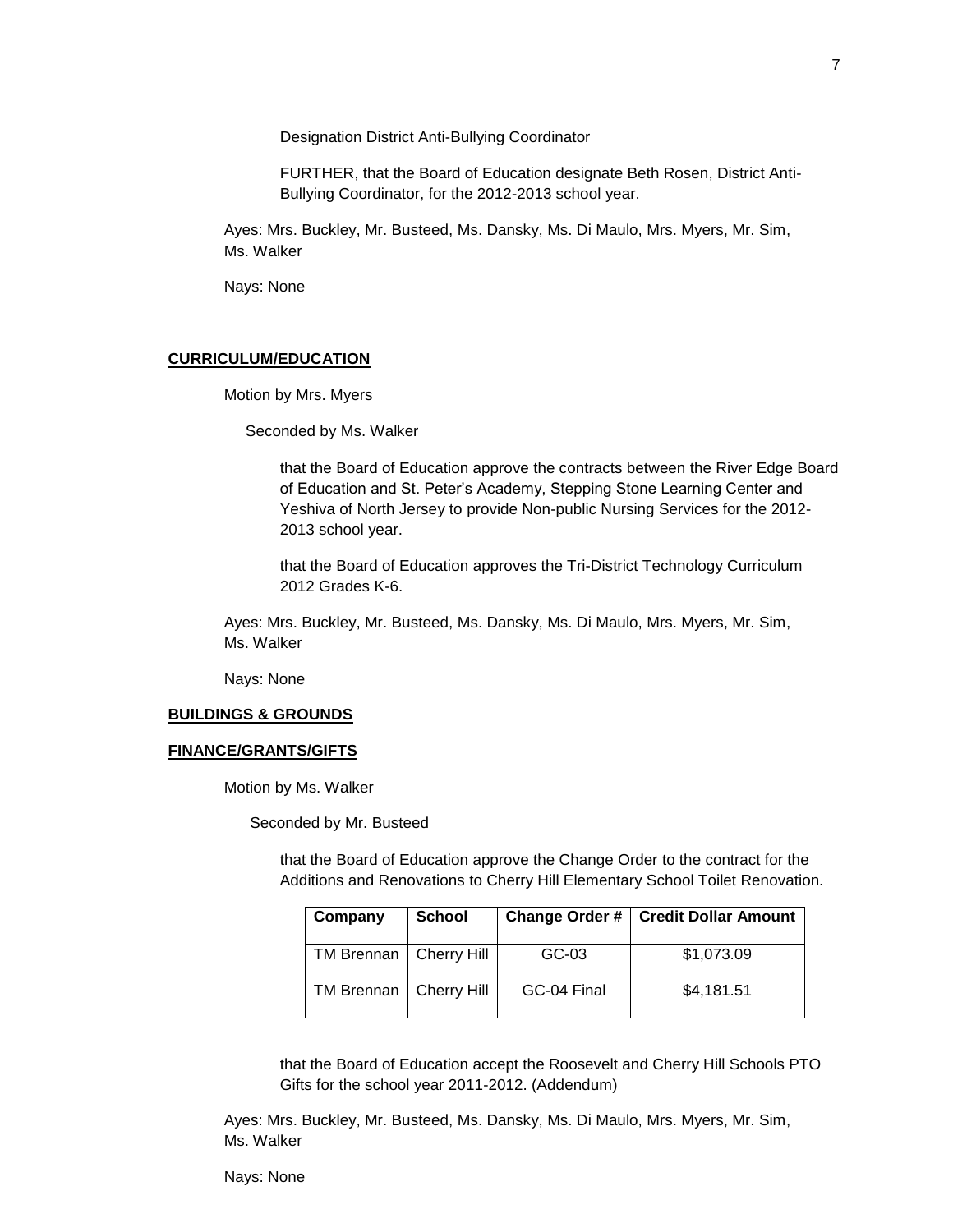### **PERSONNEL**

Motion by Mr. Busteed

Seconded by Mrs. Buckley

that the Board of Education, with the recommendation of the Superintendent, approve Meghan Luterzo, P/T Aide up to 23 hours effective October 4, 2012 through June 30, 2013.

that the Board of Education, with the recommendation of the Superintendent, approve Valerie Bobetski-Cadmus, P/T Aide up to 23 hours effective October 4, 2012 through June 30, 2013.

that the Board of Education, with the recommendation of the Superintendent, approve Christine Pfeiffer, P/T Aide up to 23 hours effective October 5, 2012 through June 30, 2013.

that the Board of Education, with the recommendation of the Superintendent, approve Barbara Oliveri, P/T Aide up to 23 hours effective October 4, 2012 through June 30, 2013.

that the Board of Education, with the recommendation of the Superintendent, approve Sandra Gotiangco, P/T Aide up to 23 hours effective October 4, 2012 through June 30, 2013.

that the Board of Education, with the recommendation of the Superintendent, approve the change in the starting date from November 1, 2012 to October 8, 2012 for Beth Rosen, Assistant Principal, October 8, 2012 through June 30, 2013.

that the Board of Education, complete the agreement with Kevin Mc Grath, Part-Time Interim Assistant Principal, as of October 11, 2012.

that the Board of Education approve the annual report for the year of 2012-2013 of persons employed in school aide positions, and

Further, provides information in compliance with the State Board of Education rules for persons employed as school aides (NJAC 6A:32-4.7).

that the Board of Education, with the recommendation of the Superintendent, approve Margaret Belger, Part –Time Clerical Aide, up to 23 hours effective October 4, 2012 through June 30, 2013.

that the Board of Education, with the recommendation of the Superintendent, approve Tara Benevento, DYFS Liaison, for the 2012-2013 school year.

Ayes: Mrs. Buckley, Mr. Busteed, Ms. Dansky, Ms. Di Maulo, Mrs. Myers, Mr. Sim, Ms. Walker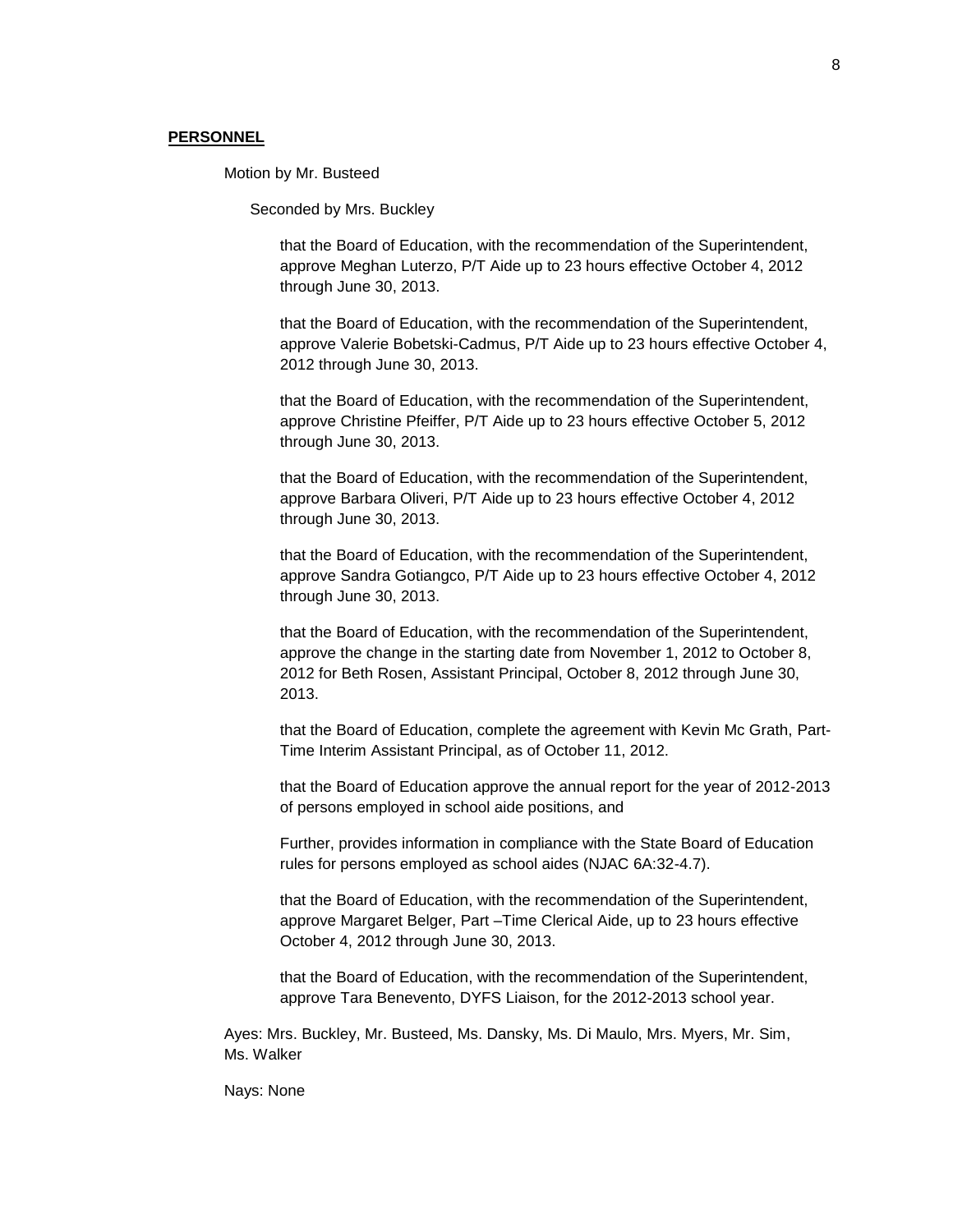## **RIVER EDGE SPECIAL EDUCATION**

Motion by Mrs. Buckley

Seconded by Mr. Sim

that the Board of Education approves a River Edge Preschool student be placed out of district for the 2012-2013 school year in the Bergen County Board of Special Services Hearing Impaired Program in the Godwin School in Midland Park at a tuition rate of \$55,440, transportation is not needed.

Ayes: Mrs. Buckley, Mr. Busteed, Ms. Dansky, Ms. Di Maulo, Mrs. Myers, Mr. Sim, Ms. Walker

Nays: None

## **REGION V ADMINISTRATION & TRANSPORTATION** - None

#### **PUBLIC DISCUSSION** - None

#### **CLOSED SESSION**

Motion by Mr. Sim

Seconded by Ms. Dansky

that the Board of Education convened into closed session at 9:15 PM to Contract Matters.

Ayes: Mrs. Buckley, Mr. Busteed, Ms. Dansky, Ms. Di Maulo, Mrs. Myers, Mr. Sim, Ms. Walker

Nays: None

#### **RECONVENE**

Motion by Ms. Dansky

Seconded by Mrs. Myers

that the Board of Education reconvene the regular public meeting at 10:00 PM.

Ayes: Mrs. Buckley, Mr. Busteed, Ms. Dansky, Ms. Di Maulo, Mrs. Myers, Mr. Sim, Ms. Walker